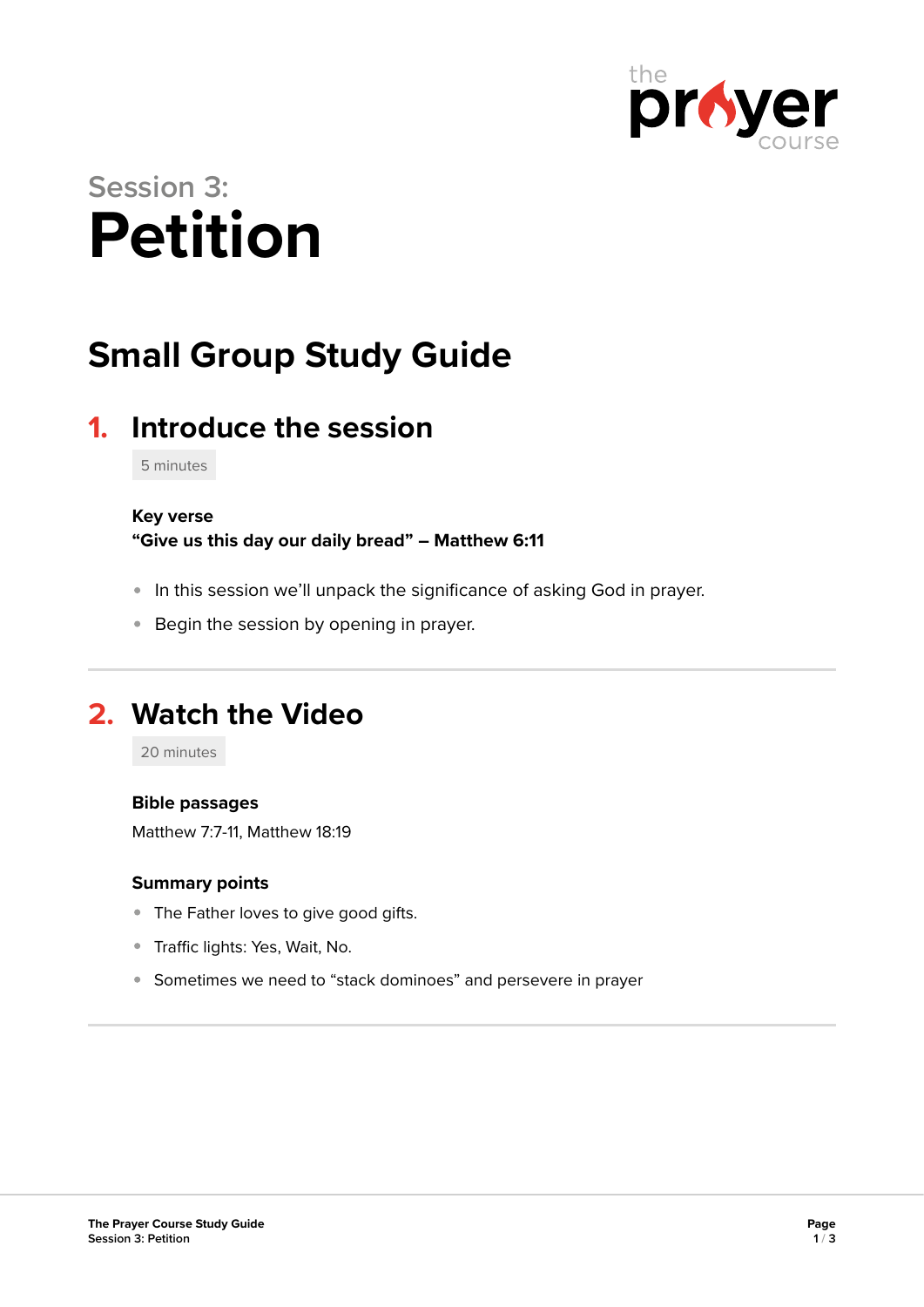### **3. Discussion Questions**

20 minutes

**Q.** What did you find most helpful or most challenging in the video?

#### **"Although God knows our need, he does still want us to articulate it to him"**

- **Q.** Poppy pointed out that it's often easier to believe God can change things in our hearts rather than believing in things can see in the world. Do you agree?
- **Q.** How often do you ask God for what you want as well as what you need?

Pete uses the traffic light analogy to describe different ways God responds to our prayers:

**Green: Yes Amber: Wait / Persevere Red: No**

**Q.** Are you experiencing a "green", "amber" or "red" response to any specific prayers at the moment? Share your experiences together.

#### **Leader's note**

You might like to split into smaller groups at this stage so that everyone has a chance to respond honestly.

### **4. Do it**

15 minutes

In smaller groups, take time to pray for one another's prayer requests. Remember the following as you pray:

**Pray incrementally:** Pray for a specific next step, rather than jumping to the top of the staircase

**Pray the promises of God:** Is there a specific promise that relates to the situation?

You also might like to follow the **P.R.A.Y** model – start by **pausing** and welcome the Holy Spirit, then **rejoice** and give thanks before **asking**. Remember to **yield** and surrender everything back to God as you finish.